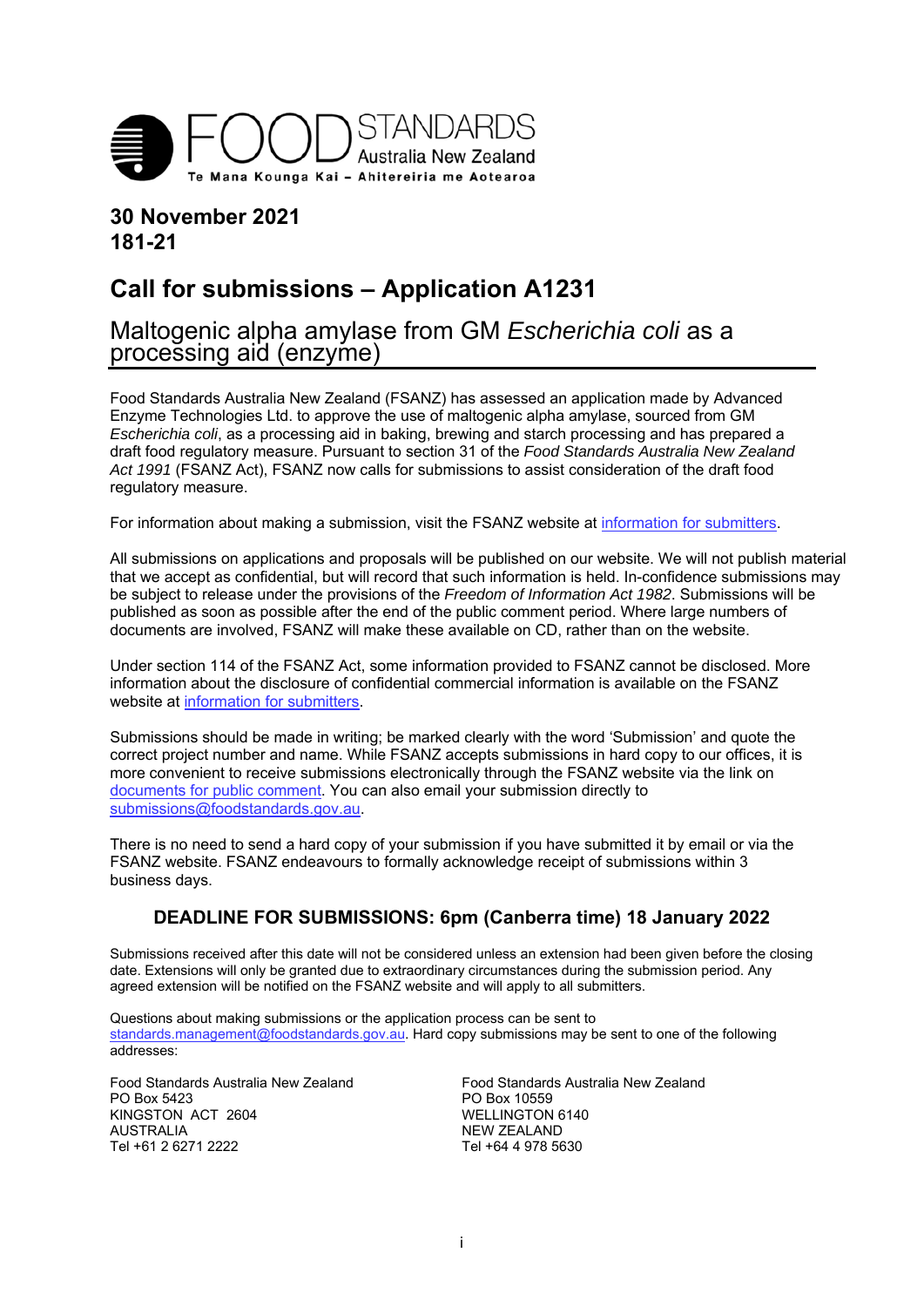## Table of contents

| 1              |                                                                                                             |
|----------------|-------------------------------------------------------------------------------------------------------------|
|                | 1.1<br>1.2<br>1.3<br>1, 3, 1<br>1.4<br>1.5                                                                  |
| $\overline{2}$ |                                                                                                             |
|                | 2.1<br>22<br>2.2.1<br>2.2.2<br>2.2.3<br>2.2.4<br>$2.3 -$<br>2.3.1<br>2.3.2<br>24<br>2.4.1<br>2.4.2<br>2.4.3 |
| 3              |                                                                                                             |
| 4              |                                                                                                             |
|                | ATTACHMENT A - DRAFT VARIATION TO THE AUSTRALIA NEW ZEALAND FOOD STANDARDS CODE 12                          |

#### **Supporting document**

The following document<sup>1</sup> which informed the assessment of this application is available on the FSANZ website:

SD<sub>1</sub> Risk and Technical Assessment Report

<sup>1</sup> https://www.foodstandards.gov.au/code/applications/Pages/A1231---Maltogenic-alpha-amylase-from-GM-<br>Escherichia-coli-as-a-processing-aid-(enzyme).aspx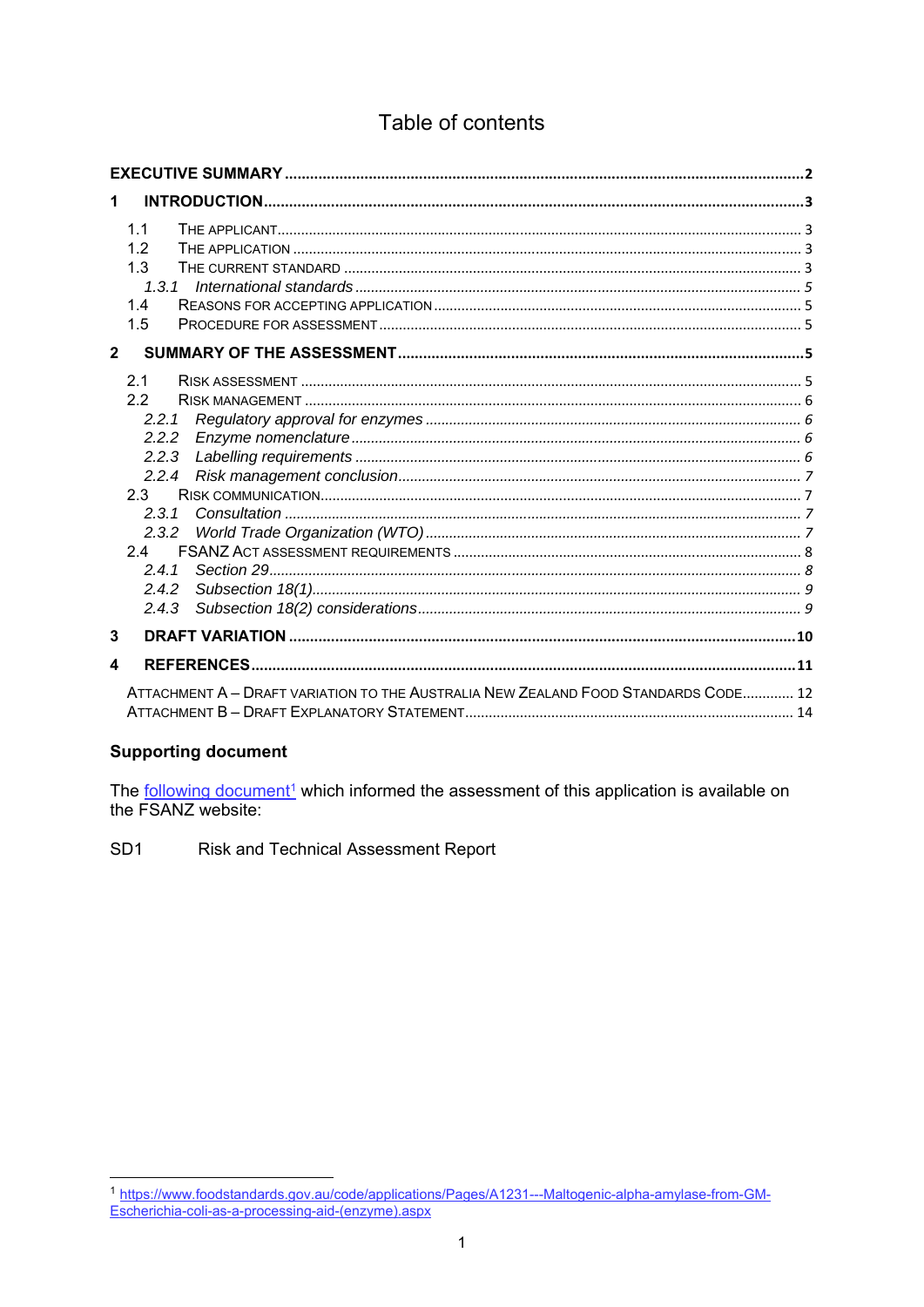# **Executive summary**

Advanced Enzyme Technologies Ltd applied to Food Standards Australia New Zealand (FSANZ) to permit use of the enzyme maltogenic alpha amylase (EC 3.2.1.133), sourced from a genetically modified (GM) strain of *Escherichia coli*, as a processing aid in baking, brewing and starch processing. In effect, this application seeks permission for an alternative source to an already permitted enzyme.

Maltogenic alpha amylase catalyses the hydrolysis of (1→4)-alpha-D-glucosidic linkages in starch polysaccharides to produce maltose (composed of two glucose units) and maltotriose (composed of three glucose units) as the main hydrolysis products. The applicant advises that this enzyme is of use in various applications. Specifically, in baking, the selective hydrolysis of starch helps prevent retrogradation of starch in baked products, which improves their shelf life, and also has a positive effect on sensory properties. In starch processing, the enzyme hydrolyses 1,4-oligosachharide links to predominantly yield the desired product, this being maltose/glucose syrup. In brewing, the enzyme hydrolyses the starch containing substrates to produce simple sugars that support yeast growth during fermentation.

The maltogenic alpha amylase in this application is produced by a GM strain of *E. coli* (*E. coli*  BLASC) expressing a maltogenic alpha amylase gene from *Geobacillus stearothermophilus.*  The *E. coli* BLASC host is neither toxigenic nor pathogenic and analysis of the GM production strain confirmed presence and stability of the introduced DNA.

The enzyme showed no evidence of genotoxicity in vitro. Bioinformatic analysis indicated that the enzyme shows no significant homology with any known toxins. Bioinformatic analysis showed that the enzyme has a degree of homology with known allergens, however, none were food allergens. No reports of sensitisation to any form of maltogenic alpha amylases were identified. Maltogenic alpha amylases from the same source organism are already permitted in the Code – one from a GM *Bacillus subtilis* containing the maltogenic α-amylase gene from *G. stearothermophilus*, and one by a GM strain of *Saccharomyces cerevisiae*, engineered to express an optimised variant of the maltogenic alpha amylase gene, also from *G. stearothermophilus*. On that basis, this enzyme is unlikely to pose an allergen risk to consumers when used as a processing aid in food.

The stated technological purpose of this enzyme is clearly articulated in the application. The evidence presented to support the proposed use of the enzyme provides adequate assurance that the enzyme is technologically justified and has been demonstrated to be effective in achieving its stated purpose. The enzyme will be used at a level consistent with Good Manufacturing Practice (GMP), which limits the amount of substance that is added to food to the lowest possible level necessary to accomplish its desired effect. The enzyme meets international purity specifications.

After undertaking its risk and technical assessment, FSANZ concludes that there are no public health and safety concerns with the use of maltogenic alpha amylase produced from a GM strain of *E. coli,* expressing a maltogenic alpha amylase gene from *G. stearothermophilus* under the proposed use conditions.

FSANZ has therefore prepared a draft variation to the Code, which if approved, would list the enzyme in the table to subsection S18—9(3) as a permitted processing aid for use in baking, brewing and starch processing, subject to the condition that the amount of enzyme used must be consistent with GMP.

FSANZ seeks submissions on the draft variation.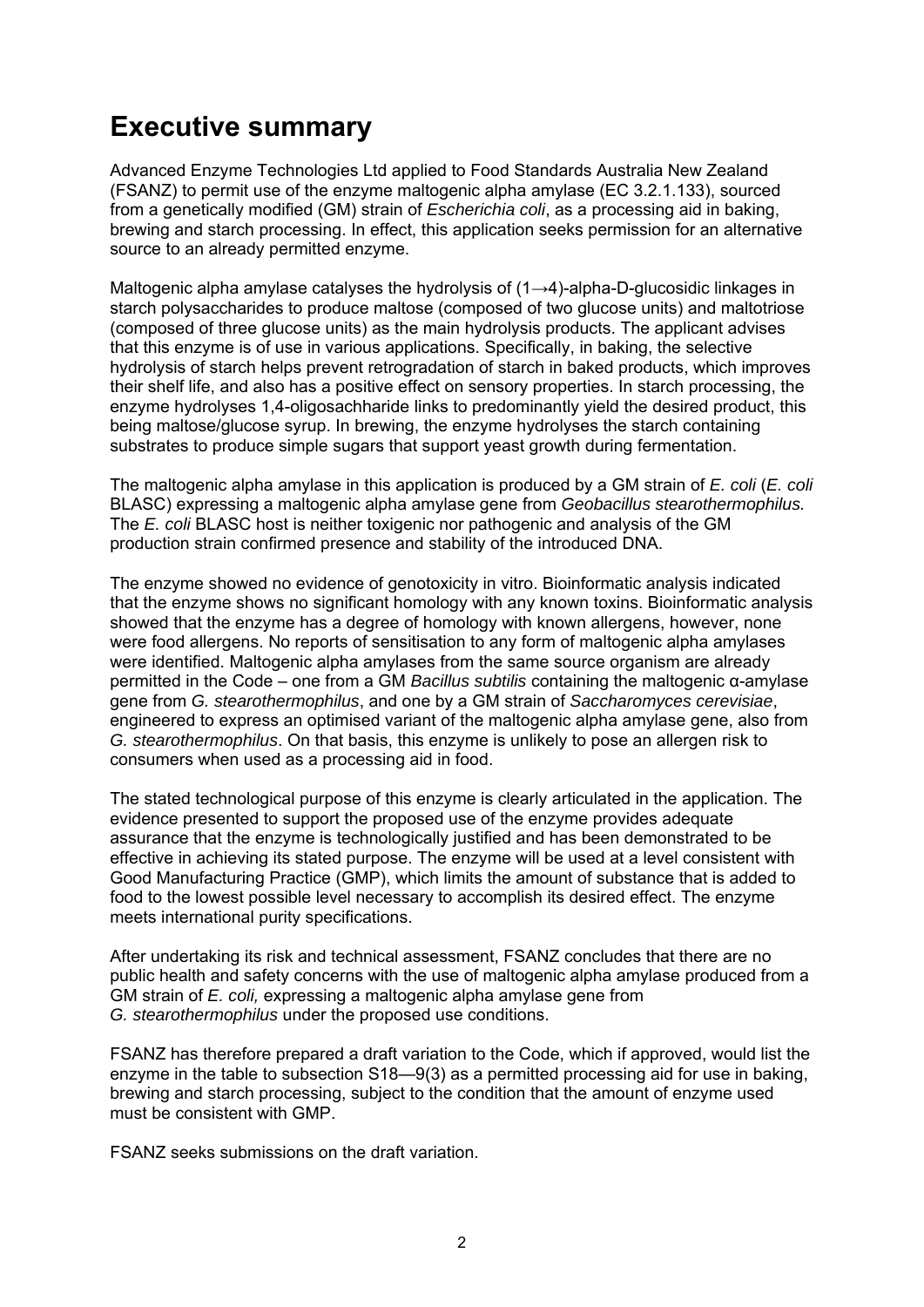# **1 Introduction**

## **1.1 The applicant**

Advanced Enzyme Technologies Ltd, based in India, is a manufacturer and marketer of enzymes and probiotics.

## **1.2 The application**

The purpose of the application is to permit use of the enzyme maltogenic<sup>2</sup> alpha amylase (EC 3.2.1.133), sourced from a genetically modified (GM) strain of *Escherichia coli* (*E. coli*  BLASC) as a processing aid in baking, brewing and starch processing.

Maltogenic alpha amylase hydrolyses the (1→4)-alpha-D-glucosidic linkages in starch polysaccharides to produce maltose (composed of two glucose units) and maltotriose (composed of three glucose units) as the main hydrolysis products.

The benefit of using this enzyme during baking, as claimed by the applicant, is the selective hydrolysis of starch that helps prevent retrogradation of starch in baked products, thus improving their shelf life. There are also positive effects on sensory qualities of baked products including crumb softness, resilience, loaf volume and texture. In starch processing, the enzyme hydrolyses 1,4-oligosachharide links to predominantly yield the desired product, this being maltose/glucose syrup. In brewing, the enzyme hydrolyses the starch containing substrates to produce simple sugars that support yeast growth during fermentation, resulting in better yields of alcohol. The enzyme will be used as a processing aid where the enzyme performs its primary technological function during food processing.

The enzyme is produced by a GM strain of *E. coli*, expressing a maltogenic alpha amylase gene from *Geobacillus stearothermophilus* and would provide food processors with an alternative source of the enzyme preparation for use in the processing applications for which it has been developed.

Maltogenic alpha amylase is produced by submerged fed-batch pure culture fermentation, which involves the growth of the microorganism and production of the enzyme. Subsequent steps involve the separation of the enzyme from the microbial biomass, purification, concentration, spray-drying and formulation of the enzyme preparation.

## **1.3 The current standard**

Australian and New Zealand food laws require food for sale to comply with relevant requirements in the Australia New Zealand Food Standards Code (the Code). The requirements relevant to this application are summarised below.

## *Permitted use*

Enzymes used to process and manufacture food are considered processing aids. Although they may be present in the final food, they no longer provide a technological purpose in the final food.

Paragraph 1.1.1—10(6)(c) provides that food for sale cannot contain, as an ingredient or component, a substance 'used as a processing aid' unless that substance's use as a processing aid is expressly permitted by the Code. Section 1.1.2—13 provides that a substance 'used as a processing aid' in relation to a food is a substance used during the

 $\overline{a}$  $2$  The term 'maltogenic' refers to the enzyme's ability to break down starch into maltose.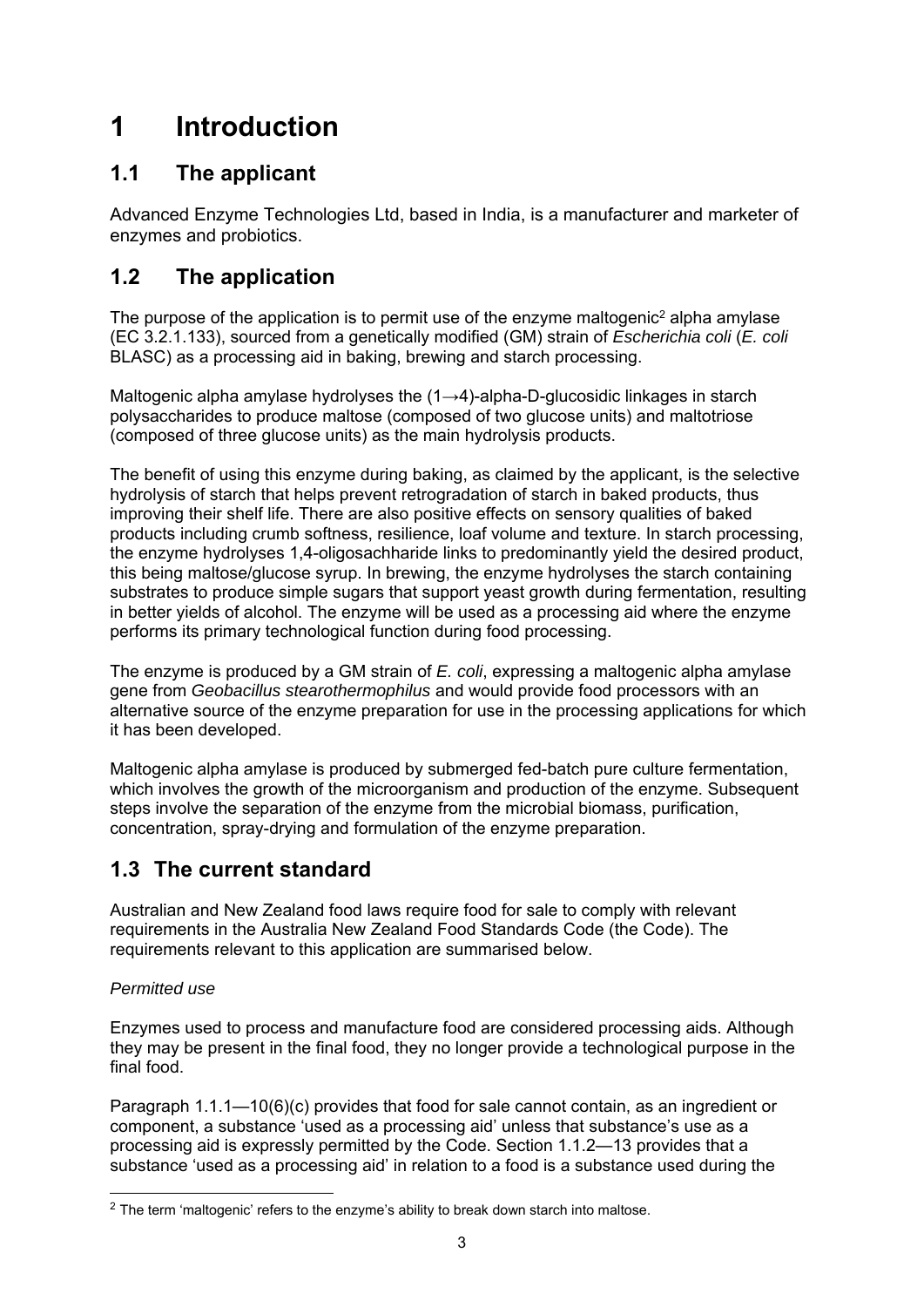course of processing that meets all of the following conditions: it is used to perform a technological purpose during the course of processing; it does not perform a technological purpose in the food for sale; and it is a substance listed in Schedule 18 or identified in section S16—2 as an additive permitted at GMP.

Standard 1.3.3 and Schedule 18 of the Code list the permitted processing aids. Enzymes of microbial origin permitted to be used as processing aids are listed in the table to subsection S18—4(5) or in the table to subsection S18—9(3) of Schedule 18, depending on whether a technological purpose has been specified. Enzymes of microbial origin listed in the table to subsection S18—4(5) are permitted for use as a processing aid to perform any technological purpose if the enzyme is derived from the corresponding source specified in the table. The table to subsection S18—9(3) lists those substances, including enzymes derived from particular sources, that are permitted to be used as processing aids for specific technological purposes in relation to:

- if a food is specified—that food; or
- if no food is specified—any food.

Additionally, paragraph 1.3.3—11(c) specifies that the substance may only be used as a processing aid if it is not present in the food at greater than the maximum permitted level for that substance indicated in the table to section S18—9.

Paragraph  $1.1.1$ — $10(6)(q)$  requires that the presence as an ingredient or component in a food for sale of a food produced using gene technology must be expressly permitted by the Code. Paragraph 1.5.2—3(b) provides that permission in the Code for use as a processing aid also constitutes the permission required by paragraph  $1.1.1 - 10(6)(q)$ .

#### *Identity and purity requirements*

Subsection 1.1.1—15(1)(b) of the Code requires substances used as processing aids to comply with any relevant identity and purity specifications listed in Schedule 3 of the Code.

Subsection S3—2(1) of Schedule 3 incorporates by reference the specifications listed in the Joint FAO/WHO Expert Committee on Food Additives (JECFA) Combined Compendium of Food Additive Specifications (2006) and the United States Pharmacopeial Convention Food Chemicals Codex (12th edition, 2020).

#### *Labelling requirements*

-

Subsection 1.1.1—10(8) of the Code provides that food for sale must comply with all relevant labelling requirements imposed by the Code for that food.

Paragraphs 1.2.4—3(2)(d) and (e) exempt processing aids from the requirement to be declared in the statement of ingredients, unless other requirements apply.

Section 1.5.2—4 requires processing aids that are, or have as ingredients, foods produced using gene technology to be labelled 'genetically modified', where novel DNA and/or novel protein from the processing aid remains present in the final food. The requirement applies to foods for sale that consist of or have as an ingredient, food that is a *genetically modified food*<sup>3</sup> (GM food). The requirements imposed by section 1.5.2—4 generally apply only to foods for retail sale and to foods sold to a caterer under subsection 1.2.1—8(1) and

<sup>3</sup> Section 1.5.2—4(5) defines *genetically modified food* to mean a \*food produced using gene technology that a) contains novel DNA or novel protein; or

b) is listed in Section S26—3 as subject to the condition that its labelling must comply with this section" (*that being section 1.5.2—4*).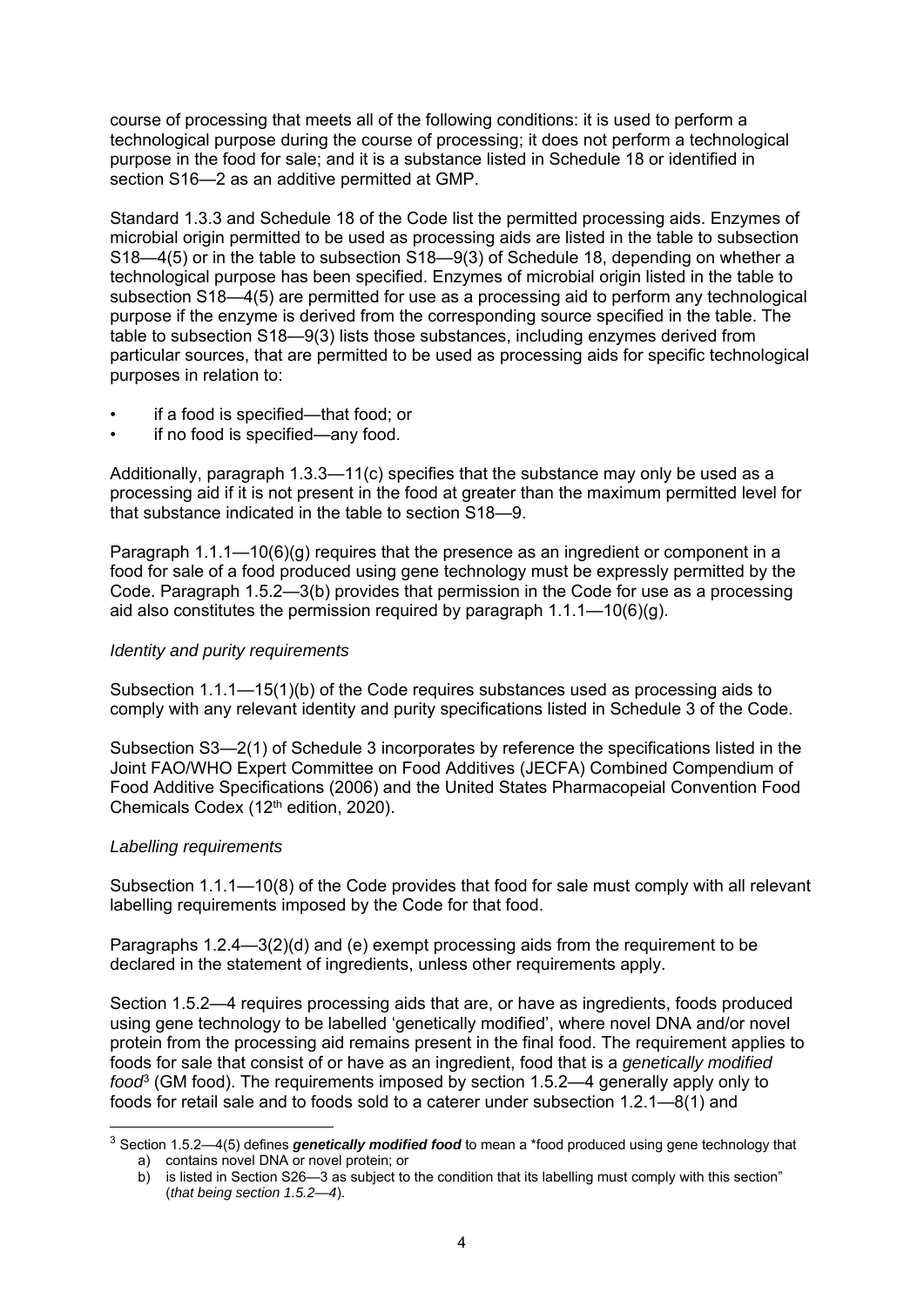1.2.1—9(3), and section 1.2.1—15 respectively.

### **1.3.1 International standards**

The Codex Alimentarius does not establish standards for processing aids or for enzymes. Individual countries regulate the use of enzymes differently to the Code. However, there are internationally recognised specifications for enzymes established by JECFA and Food Chemicals Codex, as outlined above.

## **1.4 Reasons for accepting application**

The application was accepted for assessment because:

- it complied with the procedural requirements under subsection 22(2) of the FSANZ Act; and
- it related to a matter that might be developed as a food regulatory measure.

## **1.5 Procedure for assessment**

The application is being assessed under the General Procedure.

# **2 Summary of the assessment**

## **2.1 Risk assessment**

FSANZ has assessed the public health and safety risks associated with the use of maltogenic alpha amylase (EC 3.2.1.133), sourced from a GM strain of *E. coli* (*E. coli*  BLASC), as a processing aid in baking, brewing and starch processing (see SD1). A summary of this risk assessment is provided below.

No public health and safety concerns were identified in the assessment of this maltogenic alpha amylase produced from a GM strain of *E. coli* under the proposed use conditions. The *E. coli* host is neither pathogenic nor toxigenic and analysis of the GM production strain (*E. coli* BLASC) confirmed the presence and stability of the introduced DNA. Bioinformatic analysis indicated that the enzyme shows no significant homology with any known toxins.

Maltogenic alpha amylase was not genotoxic *in vitro*. The no observed adverse effect level (NOAEL) determined in a 90-day oral gavage study in rats was 1000 mg/kg bw/day total protein, equivalent to 838 mg/kg bw/day Total Organic Solids (TOS). The theoretical maximum daily intake (TMDI) was calculated to be 1.06 mg/kg bw/day TOS. A comparison of the NOAEL and the TMDI gives a Margin of Exposure (MOE) of approximately 790.

Bioinformatic analysis showed that the enzyme has a degree of homology with several known allergens. None were food allergens. No report of sensitisation to any form of maltogenic alpha amylases was found in a search of the scientific literature and maltogenic alpha amylases from the same source organism are already permitted in the Code. On that basis, this enzyme is unlikely to pose an allergen risk to consumers when used as a processing aid in food.

Based on the reviewed data it is concluded that in the absence of any identifiable hazard an Acceptable Daily Intake (ADI) 'not specified' is appropriate.

The evidence presented to support the proposed use of the enzyme provided adequate assurance that the enzyme, in its recommended form and amounts, is technologically justified and has been demonstrated to be effective in achieving its stated purpose. The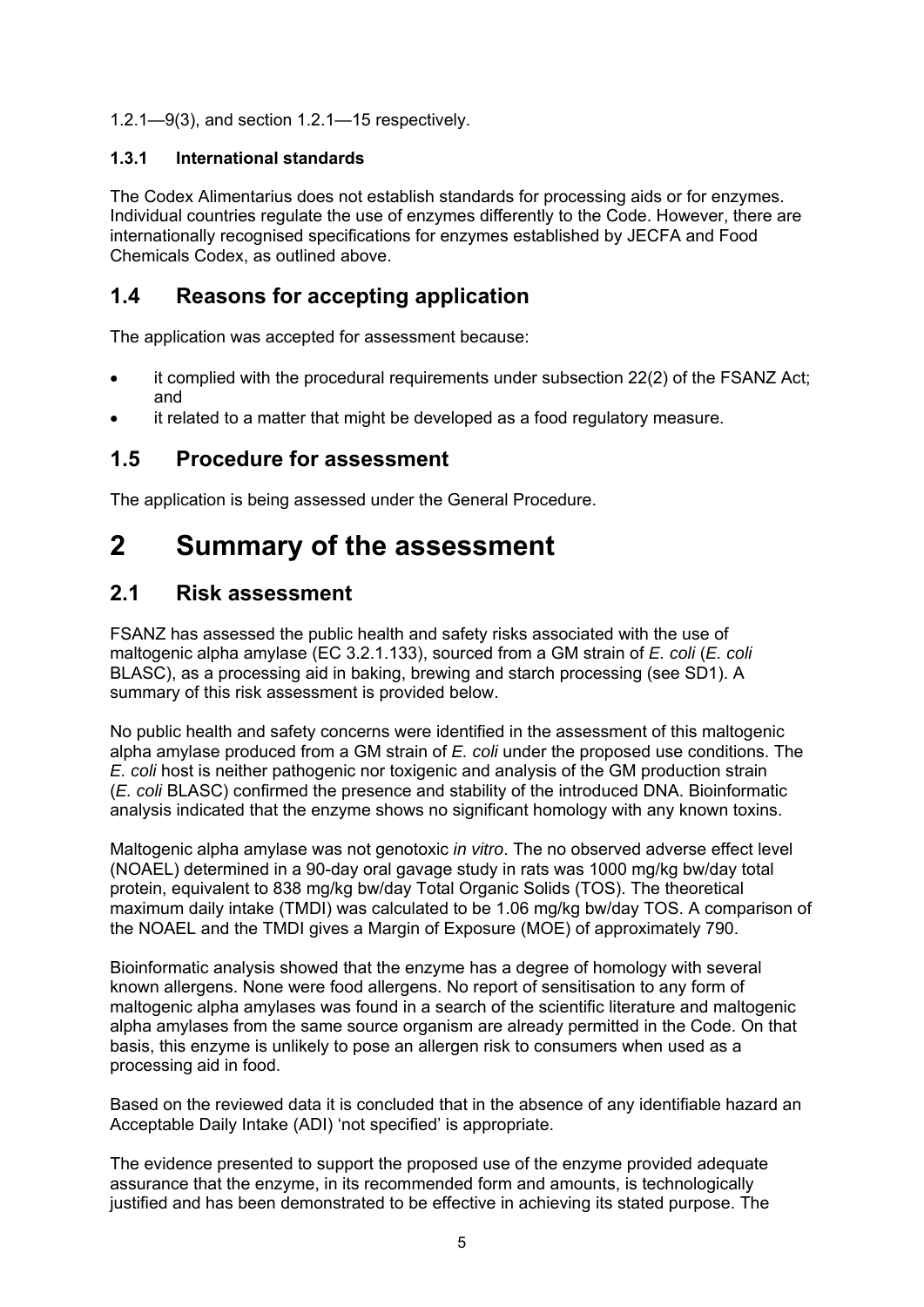enzyme meets international purity specifications.

For further details on the risk assessment, refer to SD1.

## **2.2 Risk management**

The risk management options available to FSANZ after assessment, were to:

- either reject the application;
- or to prepare a draft variation of the Code permitting the enzyme, maltogenic alpha amylase (EC 3.2.1.133) sourced from a GM strain of *E. coli*, to be used as a processing aid in baking, brewing and starch processing, subject to the condition that the amount of enzyme used must be consistent with good manufacturing practice (GMP).

The Risk and Technical Assessment Report concluded that there are no safety concerns from using this enzyme for its stated purpose. In addition, the use of this enzyme, in the quantity and form proposed to be used, which must be consistent with GMP controls and processes, is technologically justified. Therefore, FSANZ has prepared a draft variation of the Code as outlined above (see Attachment A).

Other risk management considerations for this application are related to enzyme nomenclature and labelling, which are discussed below. The regulatory options analysed in Section 2.4.1.1 of this report take account of the safety of the enzyme.

### **2.2.1 Regulatory approval for enzymes**

As stated above, FSANZ has prepared a draft variation to permit the use of the enzyme as a processing aid in baking, brewing and starch processing. The express permission for the enzyme to be used as a processing aid would also provide the permission for its potential presence in the food for sale as a food produced using gene technology. The enzyme is a food produced using gene technology for Code purposes as it is derived from 'an organism that has been modified using gene technology' (see subsection  $1.1.2$ — $2(3)$  of the Code)<sup>4</sup>.

## **2.2.2 Enzyme nomenclature**

FSANZ notes that the International Union of Biochemistry and Molecular Biology (IUBMB) uses the 'accepted' name 'glucan 1,4-α-maltohydrolase' for the enzyme with an EC number of EC 3.2.1.133. However, FSANZ has decided to use the name 'maltogenic α-amylase', which the IUBMB lists as one of the 'other' names for this enzyme, in the proposed draft variation to the Code, to remain consistent with how the already permitted maltogenic alpha amylases have been listed. A variation of this name i.e. 'maltogenic **alpha** amylase' was used throughout the application and, as such, is used in this document and SD1.

## **2.2.3 Labelling requirements**

-

The generic exemption from listing processing aids in the statement of ingredients would apply to foods manufactured using this processing aid (see Section 1.3 above).

## *2.2.3.1 Labelling requirements for food produced using gene technology*

Standard 1.5.2 in effect provides that a substance used as a processing aid that contains novel DNA or novel protein is a GM food. In contrast to the generic exemption for listing

<sup>4</sup> Food produced using gene technology' is defined in subsection 1.1.2—2(3) as meaning 'a food which has been derived or developed from an organism which has been modified by gene technology'.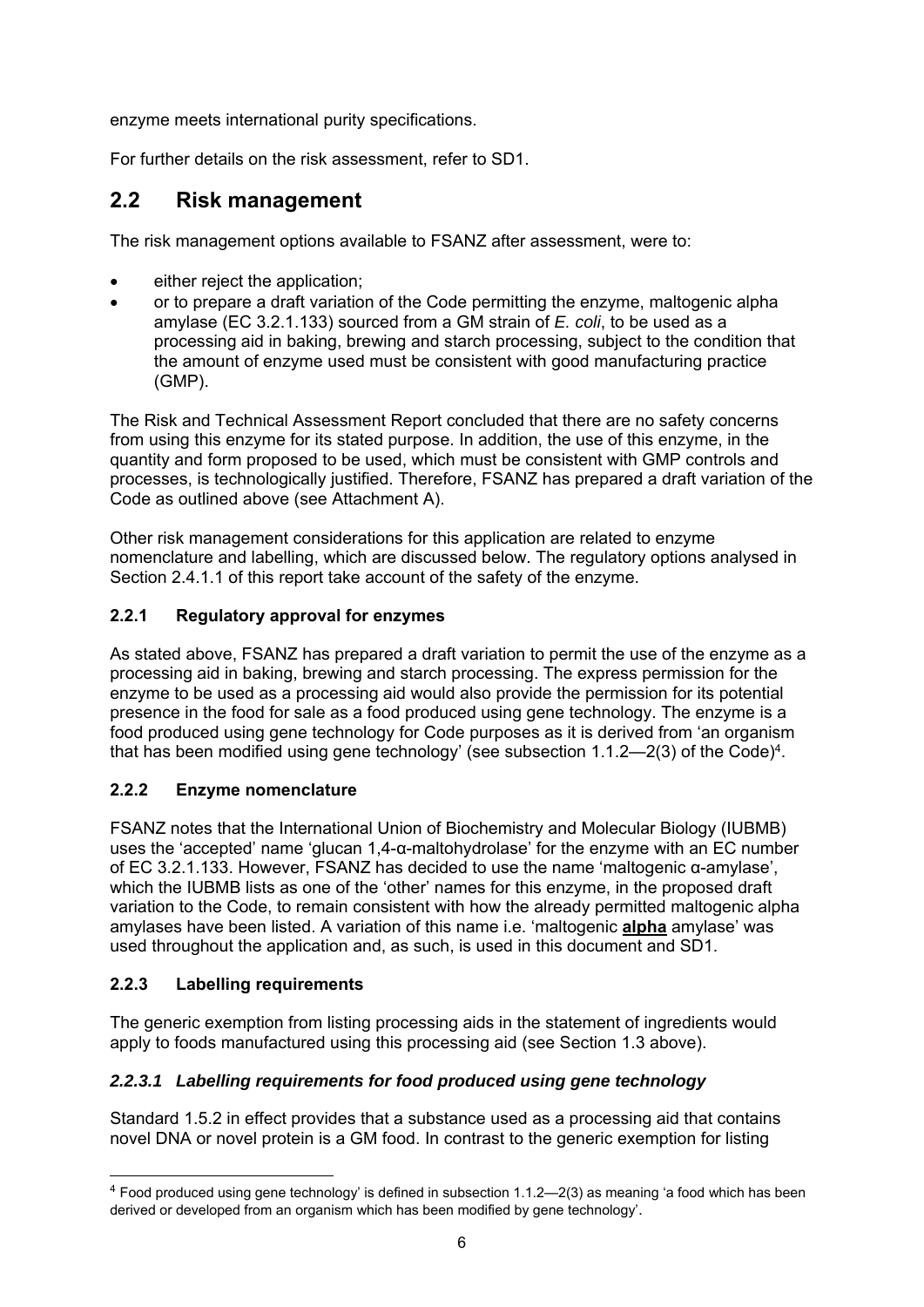processing aids, subsection 1.5.2—4(2) states that the information relating to foods produced using gene technology must include the statement 'genetically modified' in conjunction with the name of the GM food. Subsection 1.5.2—4(3) states that if the GM food is used as a processing aid, the information may be included in the statement of ingredients.

The requirement for labelling as 'genetically modified' differs depending on whether the GM food is an ingredient of the food for sale or not. A food for retail sale or sold to a caterer that contains maltogenic alpha amylase sourced from the GM *E. coli* strain as an ingredient (e.g. the enzyme is used in the manufacture of bread), would be required to be labelled 'genetically modified' in conjunction with the name of the enzyme.

FSANZ notes, however, that if the food made using the enzyme (e.g. bread) is not a food for sale itself (e.g. an ingredient in a mixed food such as a crumb coating on frozen fish fillets), the enzyme would not be an ingredient in the food for sale. Therefore, the requirement for labelling as 'genetically modified' would not apply to maltogenic alpha amylase in this case, because the labelling requirements only apply to food for sale that consists of, or has as an ingredient, a GM food (section 1.5.2—4(1)).

### **2.2.4 Risk management conclusion**

The risk management conclusion is to permit maltogenic alpha amylase sourced from a GM strain of *E. coli*, expressing a maltogenic alpha amylase gene from *G. stearothermophilus,* as a processing aid (by amending the table to S18—9(3), which includes enzymes permitted for a specific technological purpose). The technological purpose is for use in baking, brewing and starch processing. The maximum permitted level is an amount consistent with GMP.

## **2.3 Risk communication**

#### **2.3.1 Consultation**

Consultation is a key part of FSANZ's standards development process. FSANZ developed and applied a standard communication strategy to this application. All calls for submissions are notified via the Food Standards Notification Circular, media release, FSANZ's social media tools and Food Standards News.

The process by which FSANZ approaches standards development matters is open, accountable, consultative and transparent. Public submissions are called to obtain the views of interested parties on issues raised by the application and the impacts of regulatory options.

The draft variation will be considered for approval by the FSANZ Board taking into account all public comments received from this call for submissions.

## **2.3.2 World Trade Organization (WTO)**

As members of the World Trade Organization (WTO), Australia and New Zealand are obliged to notify WTO members where proposed mandatory regulatory measures are inconsistent with any existing or imminent international standards and the proposed measure may have a significant effect on trade.

There are no relevant international standards (i.e. Codex Alimentarius Standards) and amending the Code to approve the enzyme as a processing aid is unlikely to have a significant effect on international trade.

Therefore, a notification to the WTO under Australia's and New Zealand's obligations under the WTO Technical Barriers to Trade or Application of Sanitary and Phytosanitary Measures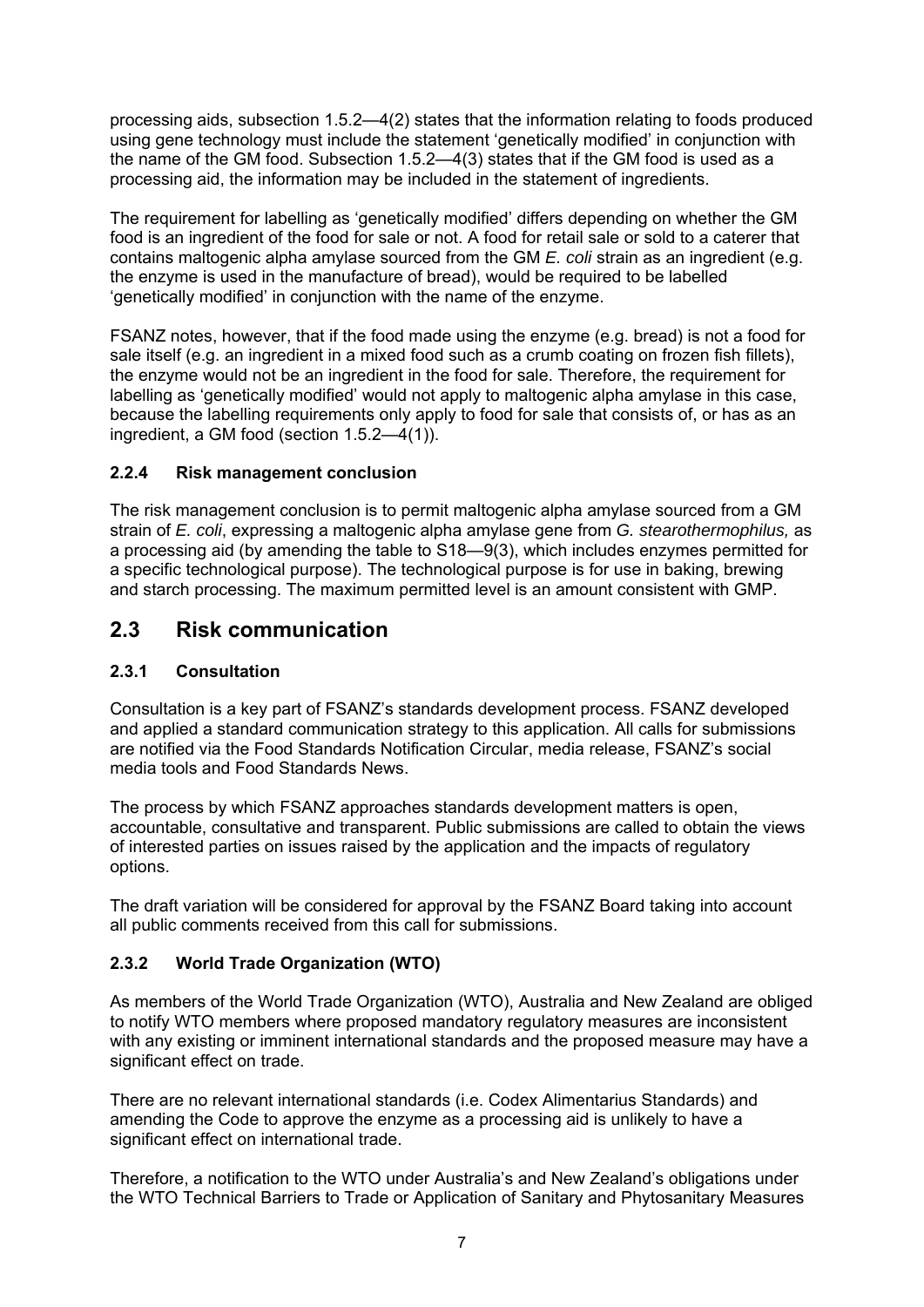Agreement was not considered necessary.

## **2.4 FSANZ Act assessment requirements**

When assessing this application and the subsequent development of a food regulatory measure, FSANZ has had regard to the following matters in section 29 of the FSANZ Act:

#### **2.4.1 Section 29**

#### *2.4.1.1 Consideration of costs and benefits*

The Office of Best Practice Regulation (OBPR) granted FSANZ a standing exemption from the requirement to develop a Regulatory Impact Statement for applications relating to permitting new processing aids and GM foods (OBPR correspondence dated 24 November 2010, reference 12065). This standing exemption was provided as permitting processing aids is machinery in nature and their use is voluntary. This standing exemption relates to the introduction of a food to the food supply that has been determined to be safe.

FSANZ, however, has given consideration to the costs and benefits that may arise from the proposed measure for the purposes of meeting FSANZ Act considerations. The FSANZ Act requires FSANZ to have regard to whether costs that would arise from the proposed measure outweigh the direct and indirect benefits to the community, government or industry that would arise from the proposed measure (paragraph 29(2)(a)).

The purpose of this consideration is to determine if the community, government, and industry as a whole is likely to benefit, on balance, from a move from the status quo (i.e. rejecting the application). This analysis considers permitting the use of maltogenic alpha amylase sourced from GM *E. coli* (the enzyme) as a processing aid for baking, brewing and starch processing.

The consideration of the costs and benefits in this section is not intended to be an exhaustive, quantitative economic analysis of the proposed measures. In fact, most of the effects that were considered cannot easily be assigned a dollar value. Rather, the assessment seeks to highlight the likely positives and negatives of moving away from the status quo by permitting the use of the enzyme.

FSANZ's conclusions regarding costs and benefits of the proposed measure are set out below. However, information received from the call for submissions may result in FSANZ arriving at different conclusions.

#### *Costs and benefits of permitting the use of enzyme maltogenic alpha amylase (EC 3.2.1.133) sourced from a GM strain of* E. coli *as a processing aid (the new enzyme source)*

Using the enzyme from this new permitted production microorganism may benefit industry by having additional choice of inputs to their manufacturing process especially if it proves cheaper, is more effective than what is presently available or results in additional competition. Due to the voluntary nature of the permission, manufacturers would only use it where they believe a net benefit exists for them. Part of savings to the manufacturing industry may be passed on to consumers. Consumers may conceivably also as a result of its use have access to higher quality products.

Permitting the enzyme to be used as a processing aid may result in a small cost to government in terms of adding this new substance to the current range of processing aids that are monitored for compliance.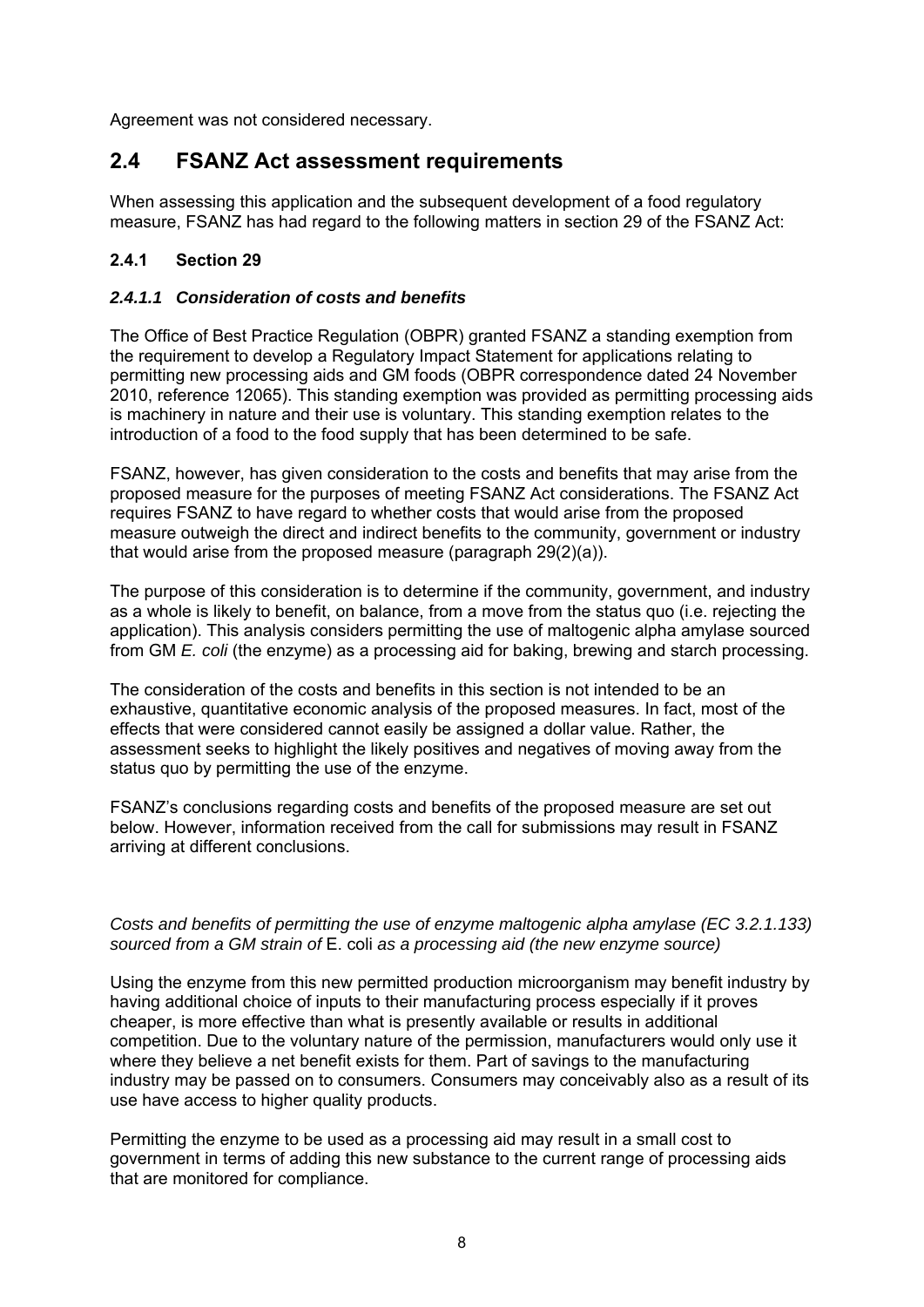#### *Conclusions from cost benefit considerations*

FSANZ's assessment is that the direct and indirect benefits that would arise from permitting the use of the new enzyme source in question most likely outweigh the associated costs.

#### *2.4.1.2 Other measures*

There are no other measures (whether available to FSANZ or not) that would be more costeffective than a food regulatory measure developed or varied as a result of the application.

#### *2.4.1.3 Any relevant New Zealand standards*

The relevant standards apply in both Australia and New Zealand and there is no relevant New Zealand only standard.

#### *2.4.1.4 Any other relevant matters*

Other relevant matters are considered below.

#### **2.4.2 Subsection 18(1)**

FSANZ has also considered the three objectives in subsection 18(1) of the FSANZ Act during the assessment.

#### *2.4.2.1 Protection of public health and safety*

FSANZ undertook a safety assessment (see SD1) and concluded there were no public health and safety concerns associated with the proposed use of this enzyme.

#### *2.4.2.2 The provision of adequate information relating to food to enable consumers to make informed choices*

The labelling considerations for the enzyme processing aid are discussed in Section 2.2.3 of this report.

#### *2.4.2.3 The prevention of misleading or deceptive conduct*

There were no issues identified with this application relevant to this objective.

#### **2.4.3 Subsection 18(2) considerations**

FSANZ has also had regard to:

#### **the need for standards to be based on risk analysis using the best available scientific evidence**

FSANZ used the best available scientific evidence to conduct the risk analysis, which is provided in SD1. The applicant submitted a dossier of information and scientific literature as part of its application. This dossier, together with other technical and scientific information, was considered by FSANZ in assessing the application.

#### **the promotion of consistency between domestic and international food standards**

There are no Codex Alimentarius Standards for processing aids or enzymes. However, the enzyme processing aid meets the general specifications for enzymes set out in the JECFA Combined Compendium of Food Additive Specifications and the Food Chemicals Codex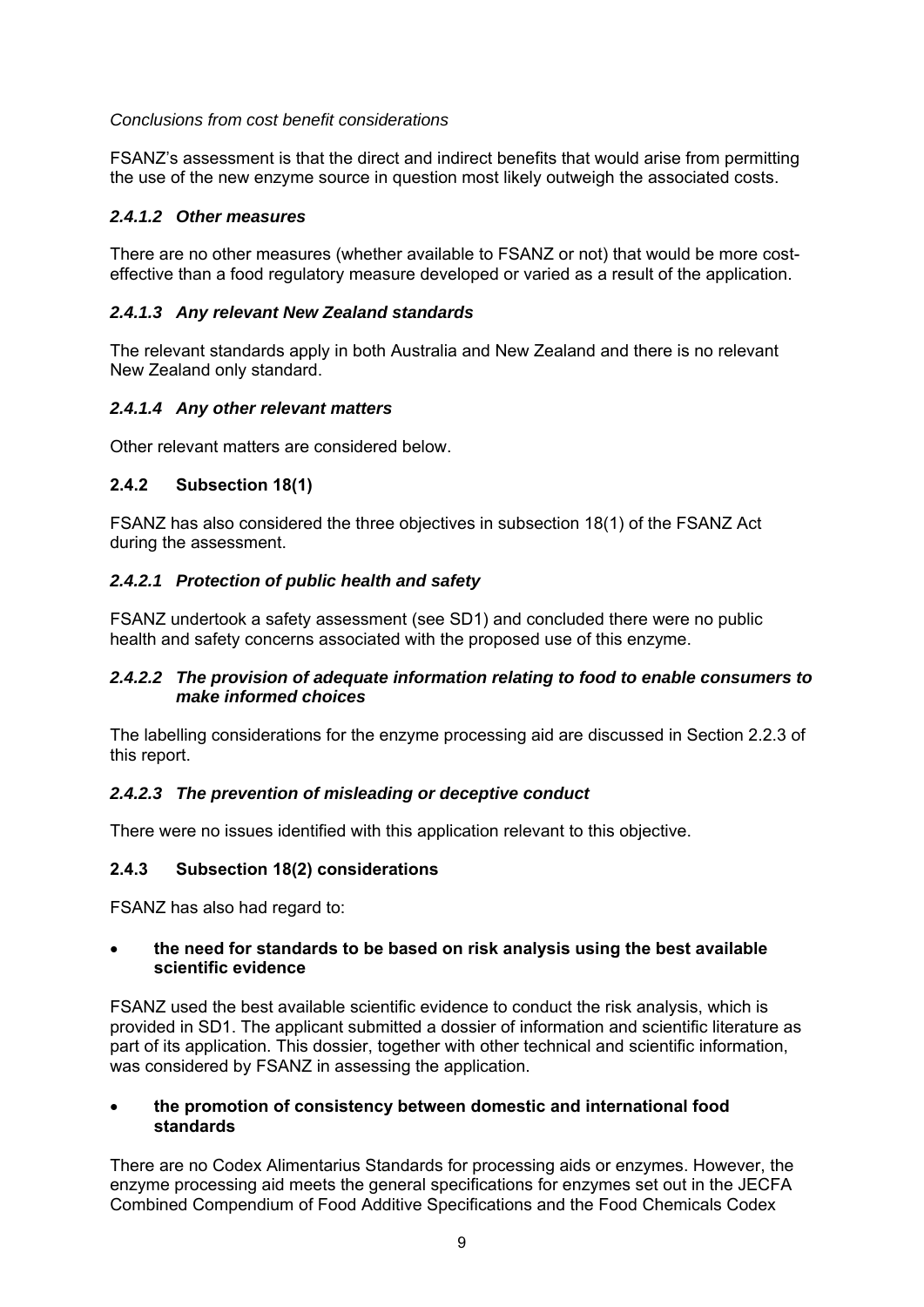specifications for enzymes referred to in Section 1.3 of this report.

#### **the desirability of an efficient and internationally competitive food industry**

The maltogenic alpha amylase from the strain *E. coli BLASC* was evaluated by EFSA in 2019 and it was determined that the enzyme does not raise safety concerns under the intended conditions of use (EFSA 2019). Therefore, the approval for use of this enzyme would bring Australia and New Zealand into line with other countries overseas, in this way, Australia and New Zealand will be able to remain competitive with international markets.

The conclusion of the risk assessment is there are no public health and safety concerns associated with the production microorganism or with using the enzyme as a food processing aid. It is therefore appropriate that Australian and New Zealand food industries are given the opportunity to benefit from this alternative enzyme for the various applications proposed by the applicant.

Ultimately, the domestic food industry will make their own economic decisions, taking into account the costs and benefits of using the new enzyme, to determine if it is of benefit to their particular business.

#### **the promotion of fair trading in food**

No issues were identified for this application relevant to this objective.

#### **any written policy guidelines formulated by the Forum on Food Regulation**

The Ministerial Policy Guideline *Addition to Food of Substances other than Vitamins and Minerals<sup>5</sup>* includes specific order policy principles for substances added to achieve a solely technological function, such as processing aids. These specific order policy principles state that permission should be granted where:

- the purpose for adding the substance can be articulated clearly by the manufacturer as achieving a solely technological function (i.e. the 'stated purpose')
- the addition of the substance to food is safe for human consumption
- the amounts added are consistent with achieving the technological function
- the substance is added in a quantity and a form which is consistent with delivering the stated purpose
- no nutrition, health or related claims are to be made in regard to the substance.

FSANZ determined that permitting the proposed use of this enzyme is consistent with these specific order policy principles for 'Technological Function'. All other relevant requirements of the policy guideline are similarly met.

# **3 Draft variation**

-

The draft variation to the Code is at Attachment A and is intended to take effect on gazettal.

A draft explanatory statement is at Attachment B. An explanatory statement is required to accompany an instrument if it is lodged on the Federal Register of Legislation.

<sup>5</sup> https://foodregulation.gov.au/internet/fr/publishing.nsf/Content/publication-Policy-Guideline-on-the-Addition-of-Substances-other-than-Vitamins-and-Minerals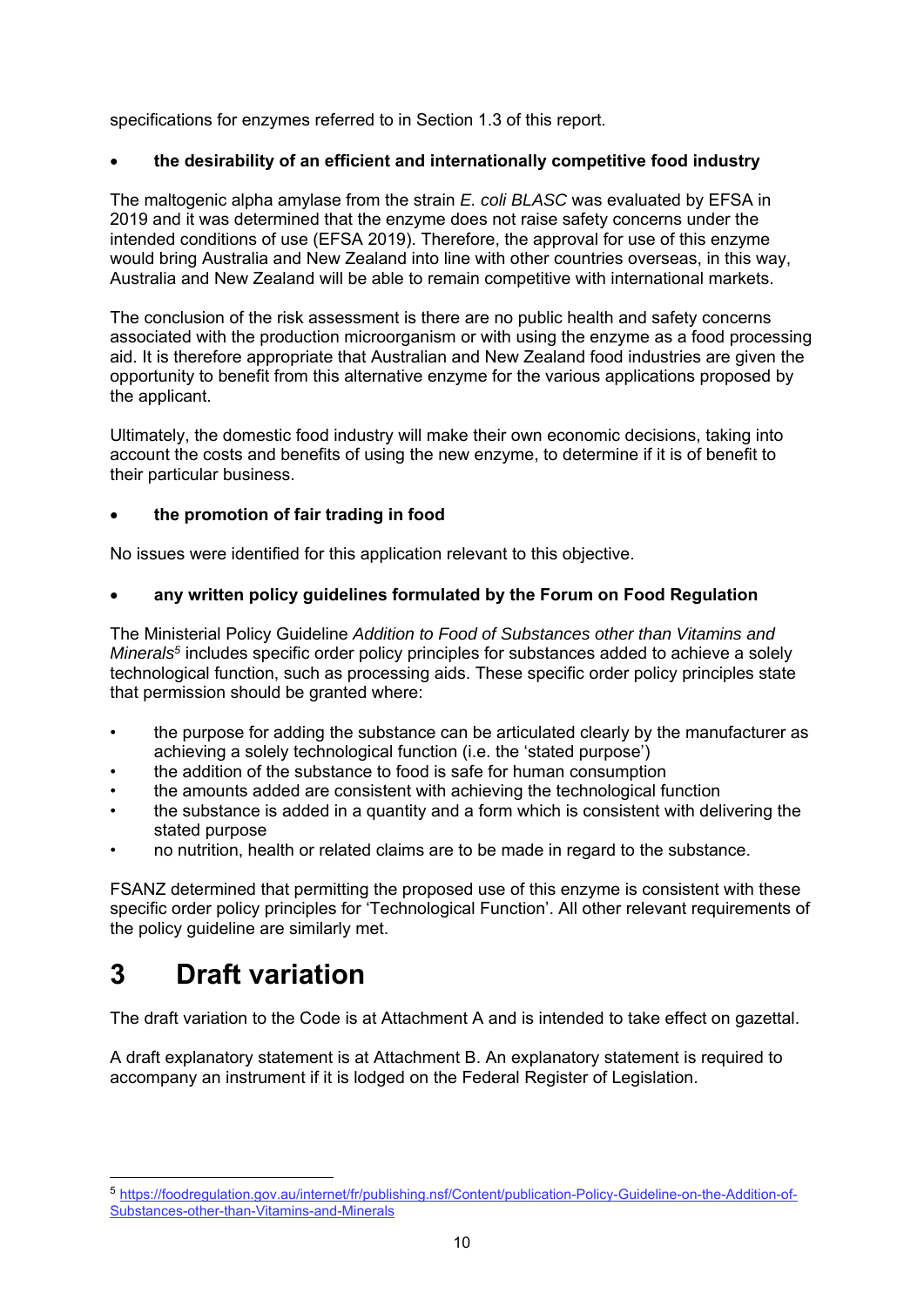# **4 References**

EFSA Panel on Food Contact Materials, Enzymes, Flavourings and Processing Aids (2019) Safety evaluation of the food enzyme maltogenic amylase from genetically modified *Escherichia coli* (strain BLASC). EFSA J. 2019; 17(5):5769.

FAO/WHO (2006) Combined compendium of food additive specifications, Food and Agriculture Organization of the United Nations, Rome. http://www.fao.org/docrep/009/a0691e/A0691E03.htm

IUBMB (2021) EC 3.2.1.133. https://iubmb.qmul.ac.uk/enzyme/EC3/2/1/133.html

The United States Pharmacopeia (2020) Food Chemicals Codex 12<sup>th</sup> Edition, United States Pharmacopeial Convention, Rockville, MD. http://publications.usp.org/

## **Attachments**

- A. Draft variation to the *Australia New Zealand Food Standards Code*
- B. Draft Explanatory Statement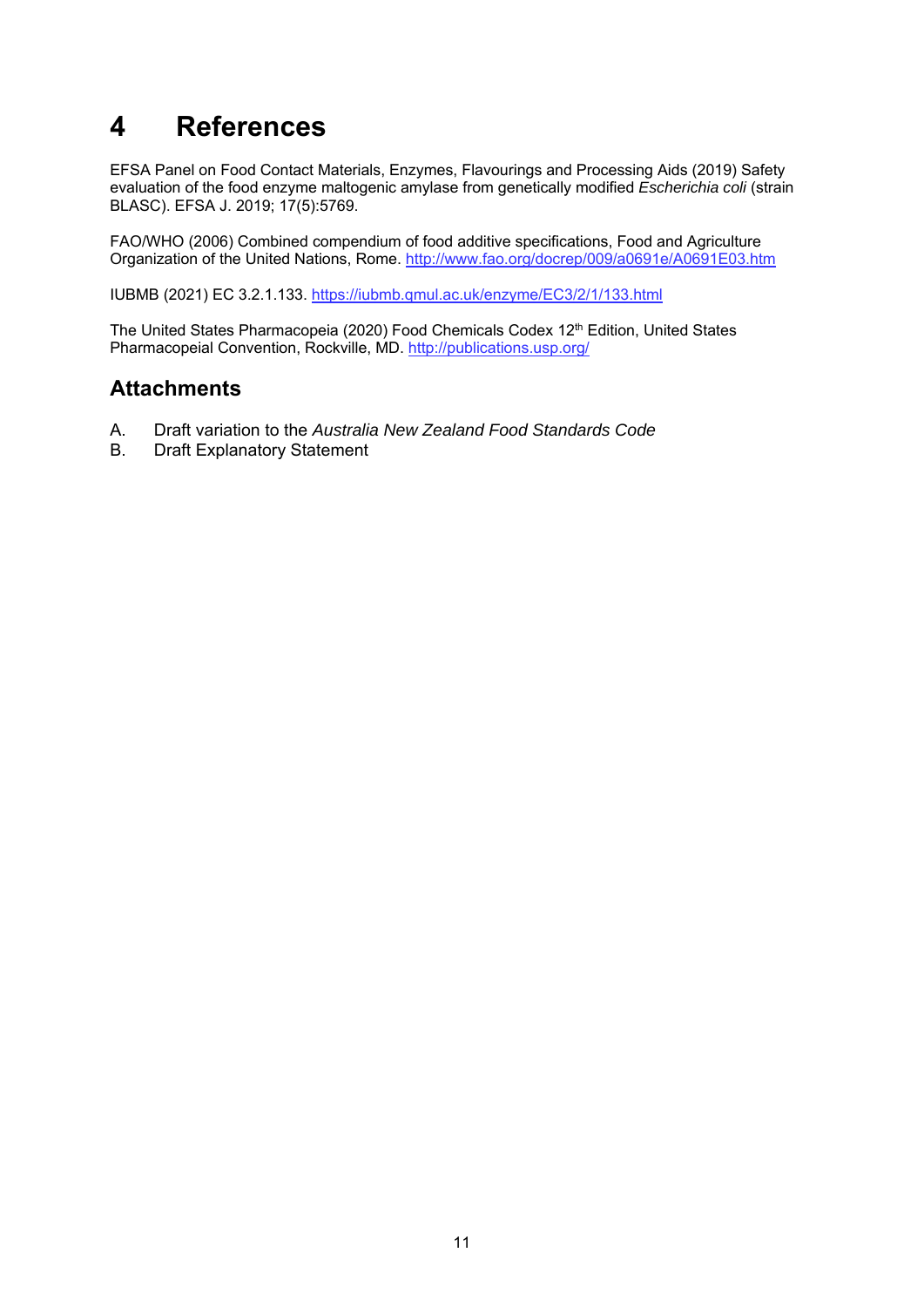## **Attachment A – Draft variation to the Australia New Zealand Food Standards Code**



#### **Food Standards (Application A1231 – Maltogenic alpha amylase from GM** *Escherichia coli***) Variation**

The Board of Food Standards Australia New Zealand gives notice of the making of this variation under section 92 of the *Food Standards Australia New Zealand Act 1991*. The variation commences on the date specified in clause 3 of this variation.

Dated [To be completed by the Delegate]

[Delegate's name and position] Delegate of the Board of Food Standards Australia New Zealand

#### **Note:**

This variation will be published in the Commonwealth of Australia Gazette No. FSC XX on XX Month 20XX. This means that this date is the gazettal date for the purposes of clause 3 of the variation.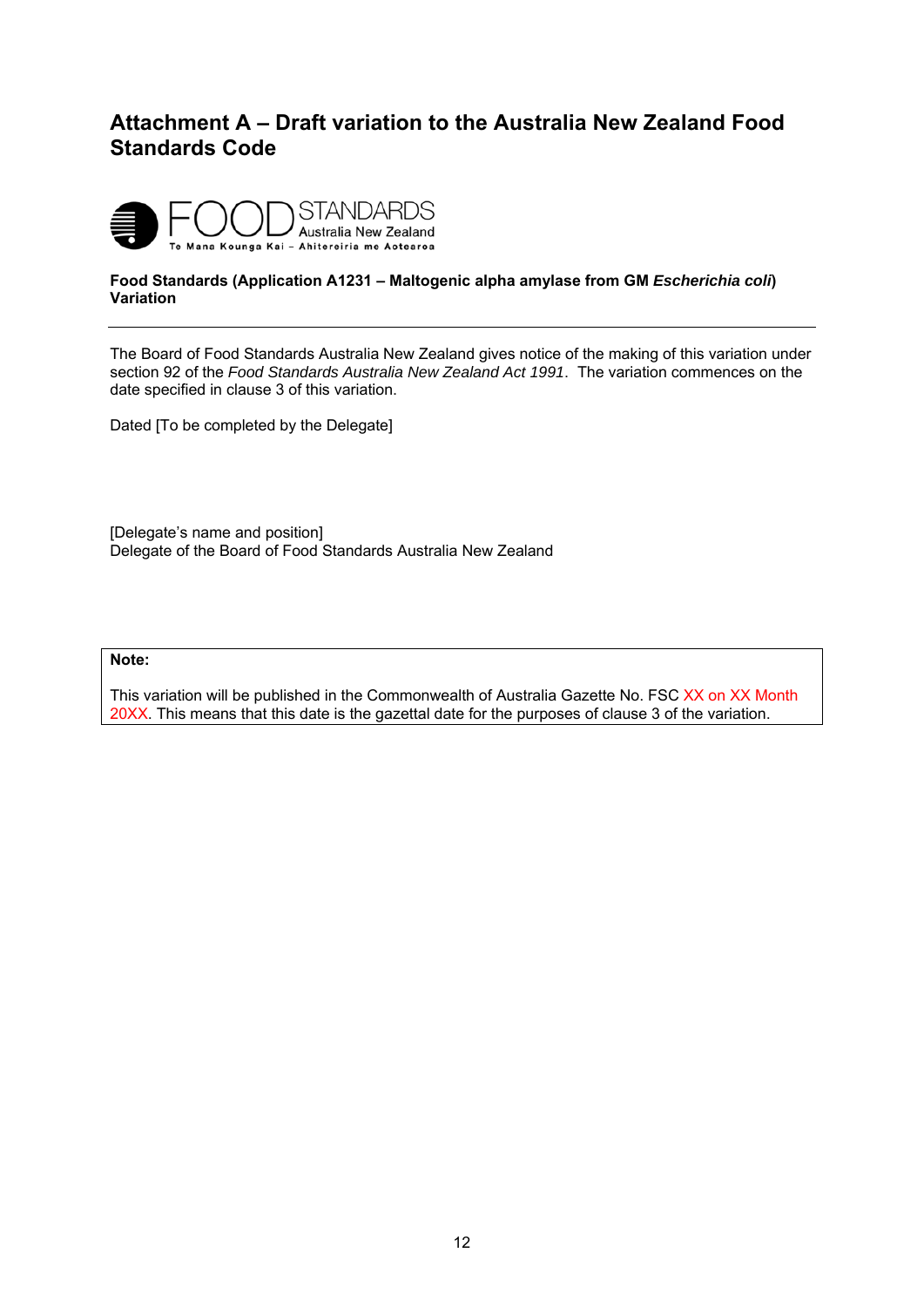#### **1 Name**

This instrument is the *Food Standards (Application A1231 – Maltogenic alpha amylase from GM*  Escherichia coli*) Variation*.

#### **2 Variation to a standard in the** *Australia New Zealand Food Standards Code*

The Schedule varies a Standard in the *Australia New Zealand Food Standards Code*.

#### **3 Commencement**

The variation commences on the date of gazettal.

#### **Schedule**

#### **Schedule 18—Processing aids**

*Geobacillus stearothermophilus*

#### **[1] Subsection S18—9(3) (table)**

Insert:

Maltogenic α-Amylase (EC 3.2.1.133) sourced from *Escherichia coli* containing the maltogenic α-Amylase gene from For use in baking, brewing and starch processing GMP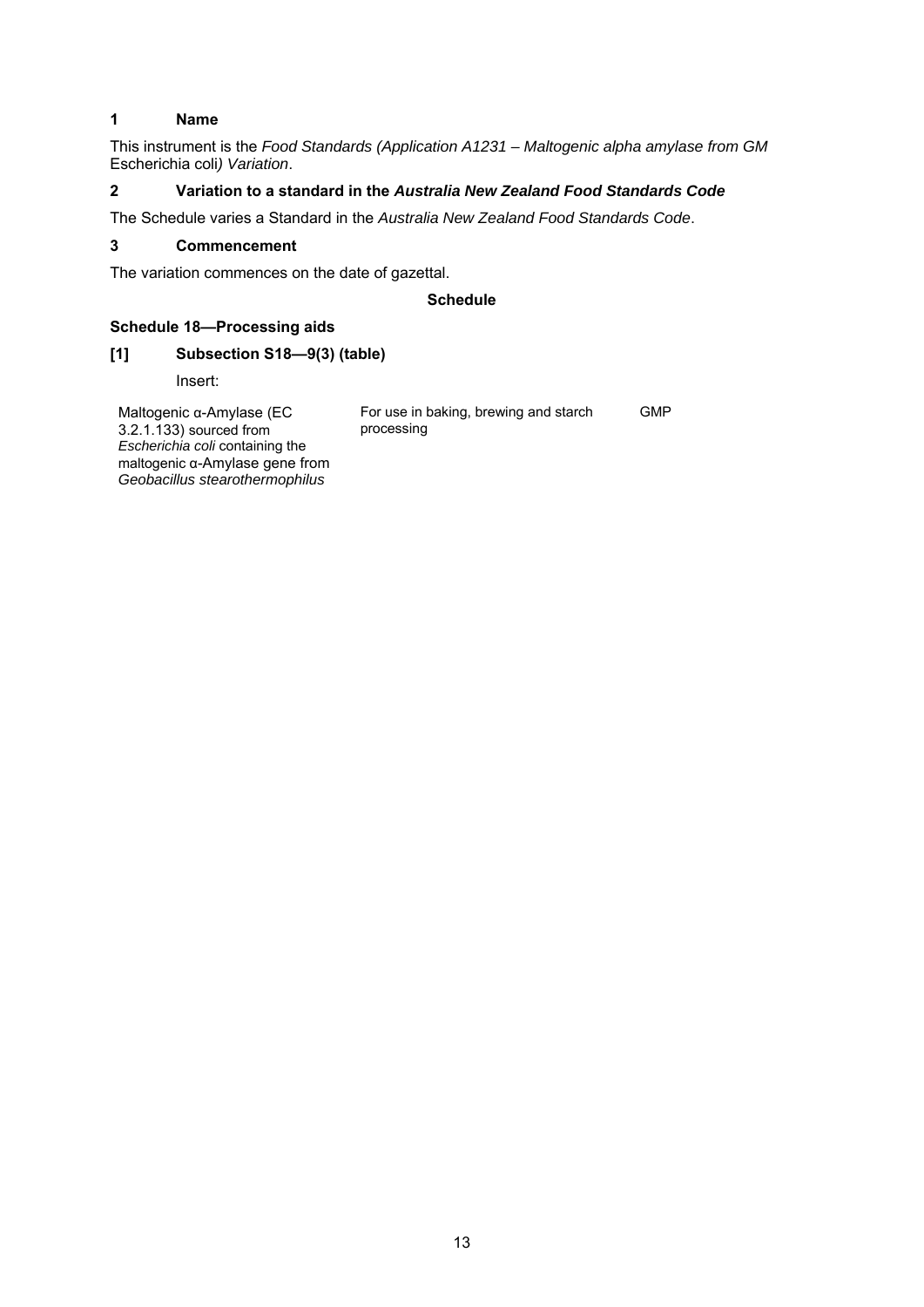## **Attachment B – Draft Explanatory Statement**

## **1. Authority**

Section 13 of the *Food Standards Australia New Zealand Act 1991* (the FSANZ Act) provides that the functions of Food Standards Australia New Zealand (the Authority) include the development of standards and variations of standards for inclusion in the Australia New Zealand Food Standards Code (the Code).

Division 1 of Part 3 of the FSANZ Act specifies that the Authority may accept applications for the development or variation of food regulatory measures, including standards. This Division also stipulates the procedure for considering an application for the development or variation of food regulatory measures.

The Authority accepted Application A1231, which sought permission to use maltogenic alpha amylase (EC 3.2.1.133) from a genetically modified (GM) strain of *Escherichia coli* (*E. coli*), as a processing aid in baking, brewing and starch processing. The Authority considered the application in accordance with Division 1 of Part 3 and has prepared a draft variation to the Code.

#### **2. Purpose**

The Authority has prepared a draft variation amending the table to subsection S18––9(3) in Schedule 18 of the Code to permit the use of the enzyme, maltogenic alpha amylase (EC 3.2.1.13) from a GM strain of *E. coli*, as a processing aid in baking, brewing and starch processing, subject to the condition that the amount of enzyme used must be consistent with good manufacturing practice (GMP).

The Authority noted that the International Union of Biochemistry and Molecular Biology uses the 'accepted' name 'glucan 1,4-α-maltohydrolase' for this enzyme. However, the Authority has decided to use the alternative name 'maltogenic α-amylase' in the proposed draft variation to the Code, to remain consistent with how the already permitted maltogenic alpha amylases have been listed. A variation of this name i.e. 'maltogenic **alpha** amylase' has been used throughout the application and, as such, this document.

#### **3. Documents incorporated by reference**

The draft variation does not incorporate any documents by reference.

However, existing provisions of the Code incorporate documents by reference that will prescribe identity and purity specifications for the processing aid to be permitted by the draft variation. Section 1.1.1—15 of the Code requires substances used as processing aids to comply with any relevant identity and purity specifications listed in Schedule 3 of the Code. Section S3—2 of Schedule 3 incorporates by reference the specifications listed in the Joint FAO/WHO Expert Committee on Food Additives (JECFA) Combined Compendium of Food Additive Specifications (FAO/WHO 2006) and the United States Pharmacopeial Convention  $(2020)$  Food Chemicals Codex  $(12<sup>th</sup>$  edition). These include specifications for enzyme preparations used in food processing.

## **4. Consultation**

In accordance with the procedure in Division 1 of Part 3 of the FSANZ Act, the Authority's consideration of Application A1231 will include one round of public consultation following an assessment and the preparation of a draft variation and associated assessment summary. A call for submissions (including the draft variation) will occur for a seven-week consultation period.